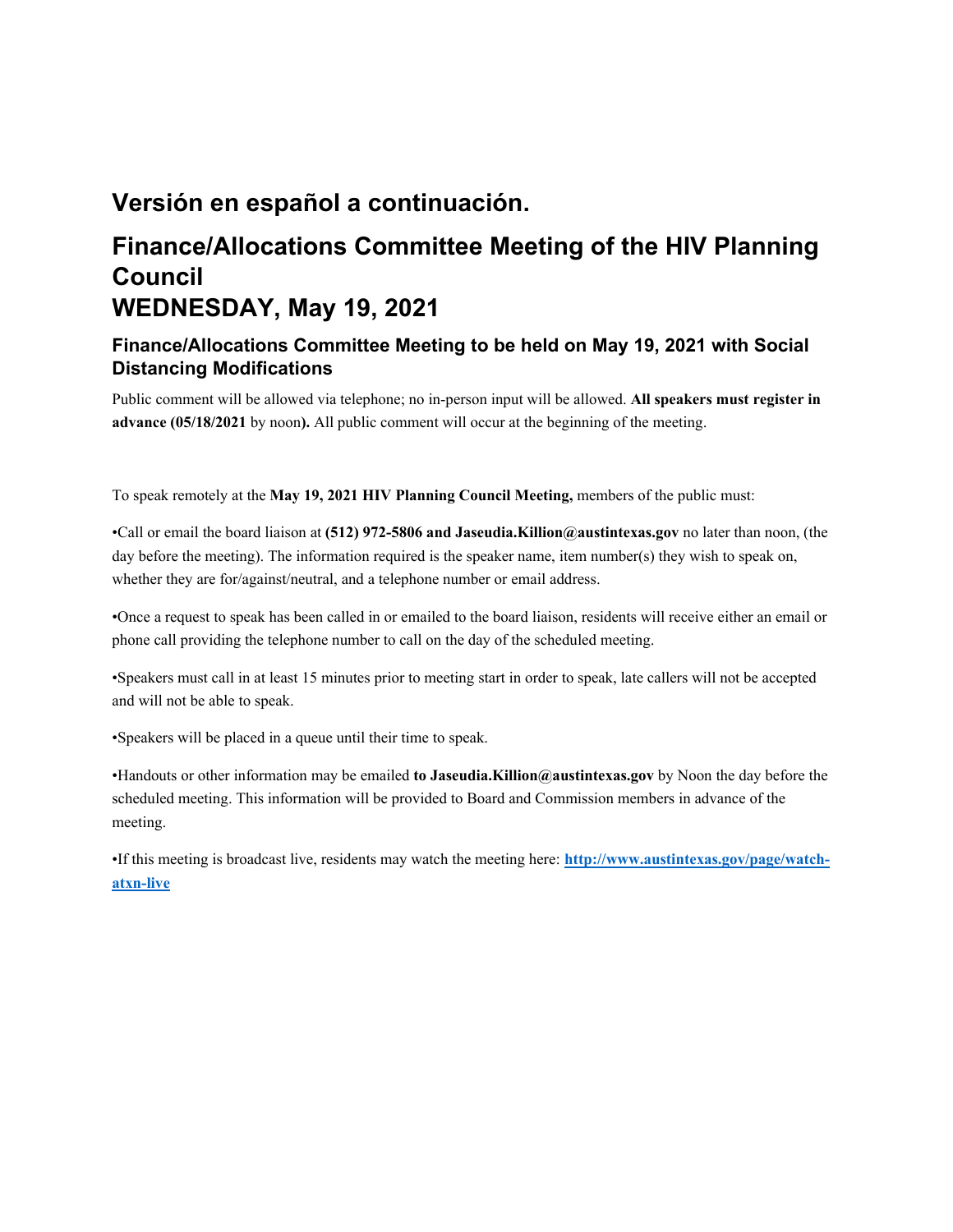# Reunión del **Finance/Allocations Meeting of the HIV Planning Council Wednesday, May 19, 2021**  FECHA de la reunion ( **May 19, 2021**)

La junta se llevará con modificaciones de distanciamiento social

Se permitirán comentarios públicos por teléfono; no se permitirá ninguna entrada en persona. Todos los oradores deben registrarse con anticipación (**05/18/2021** antes del mediodía). Todos los comentarios públicos se producirán al comienzo de la reunión.

Para hablar de forma remota en la reunión, los miembros del público deben:

• Llame o envíe un correo electrónico al enlace de la junta en (**512) 972-5806 and Jaseudia.Killion@austintexas.gov** a más tardar al mediodía (el día antes de la reunión). La información requerida es el nombre del orador, los números de artículo sobre los que desean hablar, si están a favor / en contra / neutrales, y un número de teléfono o dirección de correo electrónico.

• Una vez que se haya llamado o enviado por correo electrónico una solicitud para hablar al enlace de la junta, los residentes recibirán un correo electrónico o una llamada telefónica con el número de teléfono para llamar el día de la reunión programada.

• Los oradores deben llamar al menos 15 minutos antes del inicio de la reunión para poder hablar, no se aceptarán personas que llamen tarde y no podrán hablar.

• Los oradores se colocarán en una fila hasta que llegue el momento de hablar.

• Los folletos u otra información pueden enviarse por correo electrónico a **Jaseudia.Killion@austintexas.** antes del mediodía del día anterior a la reunión programada. Esta información se proporcionará a los miembros de la Junta y la Comisión antes de la reunión.

• Si esta reunión se transmite en vivo, los residentes pueden ver la reunión aquí: http://www.austintexas.gov/page/watch-atxn-live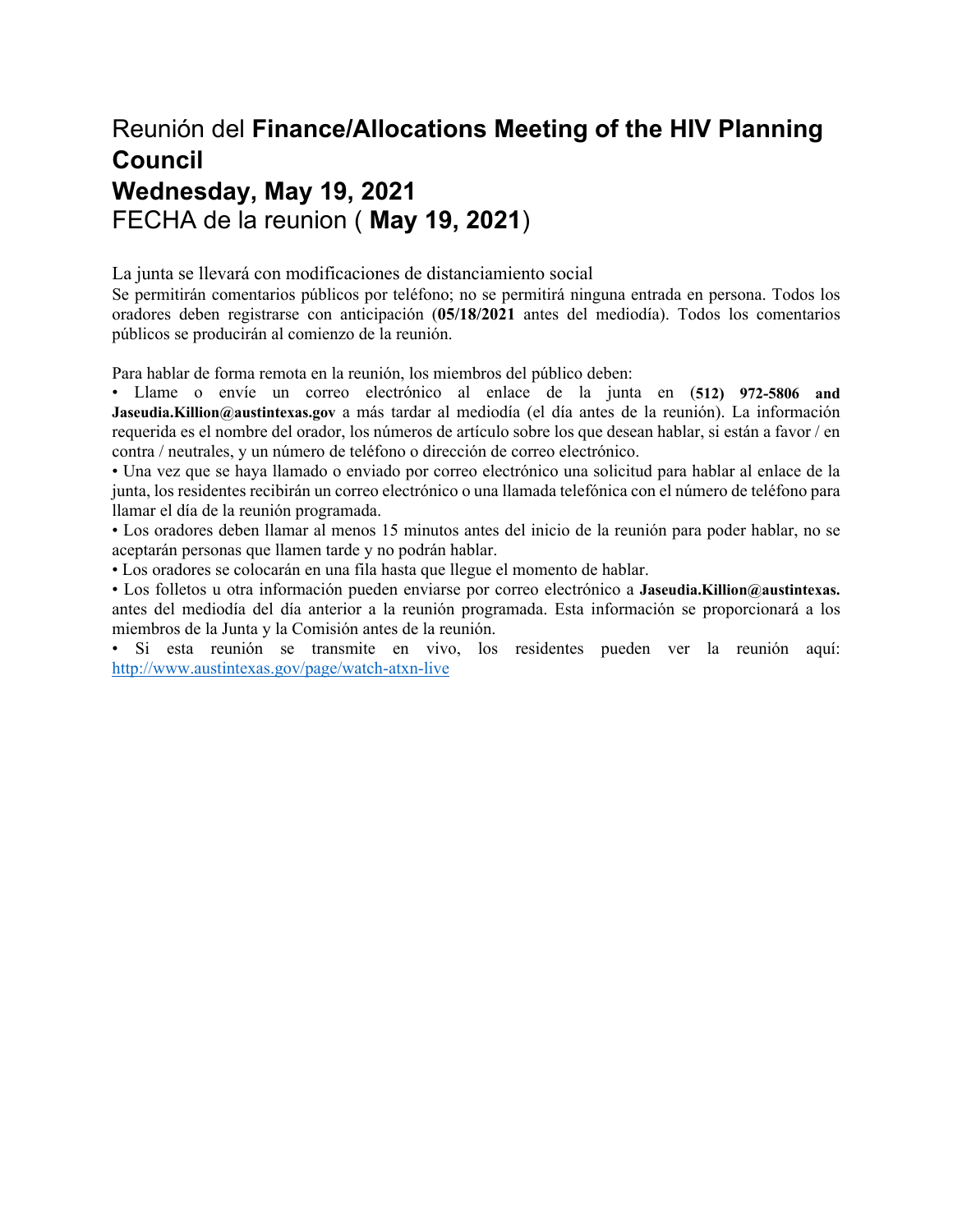## **HIV PLANNING COUNCIL FINANCIAL/ALLOCATIONS COMMITTEE WEDNESDAY, May 19, 2021 6:00 PM-8:00 PM VIA VIDEOCONFERENCING**

#### **FINANCIAL/ALLOCATIONS COMMITTEE MEMBERS:**

*Committee Chair-Barry Waller, Lee Miranda, Dennis Ringler, Mattyna Stephens, and A. Daniel Ramos* 

#### **Minutes**

#### **CALL TO ORDER**

Meeting called to order at 6:02 pm by Chair Barry Waller.

**Committee in Attendance:** Committee Chair-Barry Waller, Lee Miranda, Mattyna Stephens, and A. Daniel Ramos

**Staff in Attendance:** Jaseudia Killion, Dylan Keesee, and Mallory Scott

**AA in Attendance:** Justin Ferrill, and Anthony Kitzmiller

**Guest in Attendance:** Anjelica Barrientos, APH, and Caitlin Simmons, Vivent Health, Susan Campion, Vivent Health

## **CITIZEN COMMUNICATION**

The first 10 speakers signed up prior to the meeting being called to order will each be allowed a three-minute allotment to address their concerns regarding items not posted on the agenda.

- **1. CERTIFICATION OF QUORUM**
- **2. INTRODUCTION/ANNOUNCEMENTS**

**Anjelica Barrientos with APH Caitlin Simmons with Vivent Health** 

# **3. APPROVAL OF MINUTES**

Barry- chari to chair, remove Dennis, Add Lee, Vivint to Vivent… Minutes approved as Chair amended them.

## **4. AIDS DRUGS ASSISTANCE PROGRAM (ADAP)**

a. Discuss Ways HIV Planning Council Can Assist During Shortfall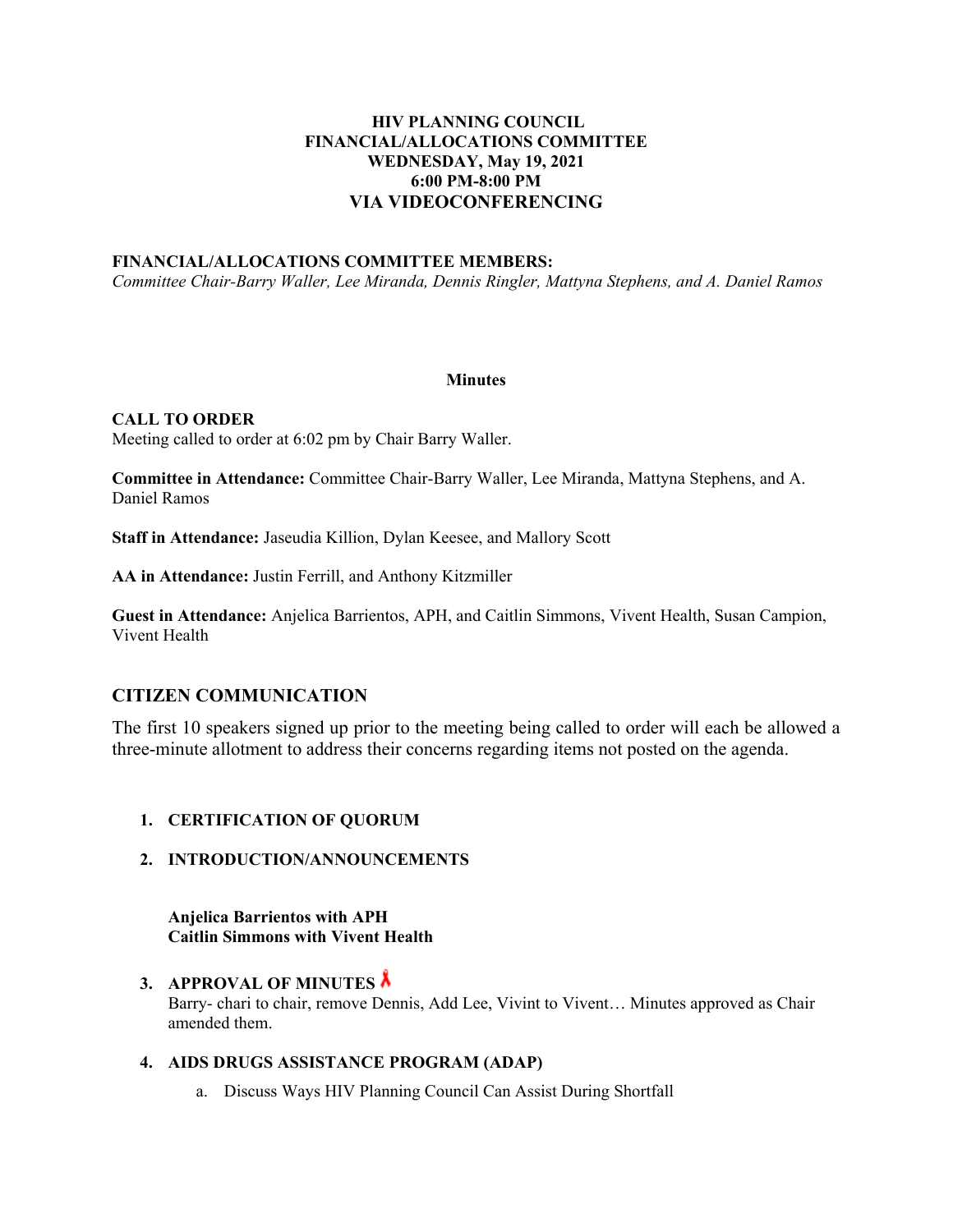Jaseudia: I emailed you all out a link to a website where they are asking for response info. ACA has been extended through August.

Navigators need to know the amount of people who use Ryan White in ADAP and what drugs they are to help them get a good idea of who would come to them.

Anthony has a point of contact that he will share with Jaseudia.

### **5. ADMINISTRATIVE AGENT**

Jaseudia – I sent it over to Anthony. This is the first time that you all will be able to look at and discuss.

- Significant changes will have to get project officer approval first.
- Office of Support does have questions into Anthony with some issues that we have. Jaseudia will loop in the committee when she has the response/ information.
- Change formatting on document and move from the bottom to the top. Jaseudia noted and will correct.
- We will bring this back for next months meeting

## **6. PRIORITY SETTING AND RESOURCE ALLOCATIONS (PSRA) PROCESS**

- a. Discuss PSRA Training
	- PSRA documents survey will be given out in the Business meeting next week. This year you all wanted to the survey during the meeting, instead of like last year when you all did it outside of the meeting. You can email me your response or go to the link.
	- How do you want to handle PSRA training? We can have work group sessions.
	- Documents reviewed by committee.

### **7. ASSESSMENT OF THE ADMINISTRATIVE MECHANISM (AAM)**

- a. AAM TOOL DRAFT
	- I sent out an email. Tarrant did send their information just this evening, I will send it out to you all.
	- Emily and Hila will be our technical assistance for AAM.
	- Need to get this done in the June meeting and then to the Business meeting.
	- Latest by July.
	- This item will go back on the agenda for July.

## **8. PLANNING COUNCIL BUDGET REVIEW**